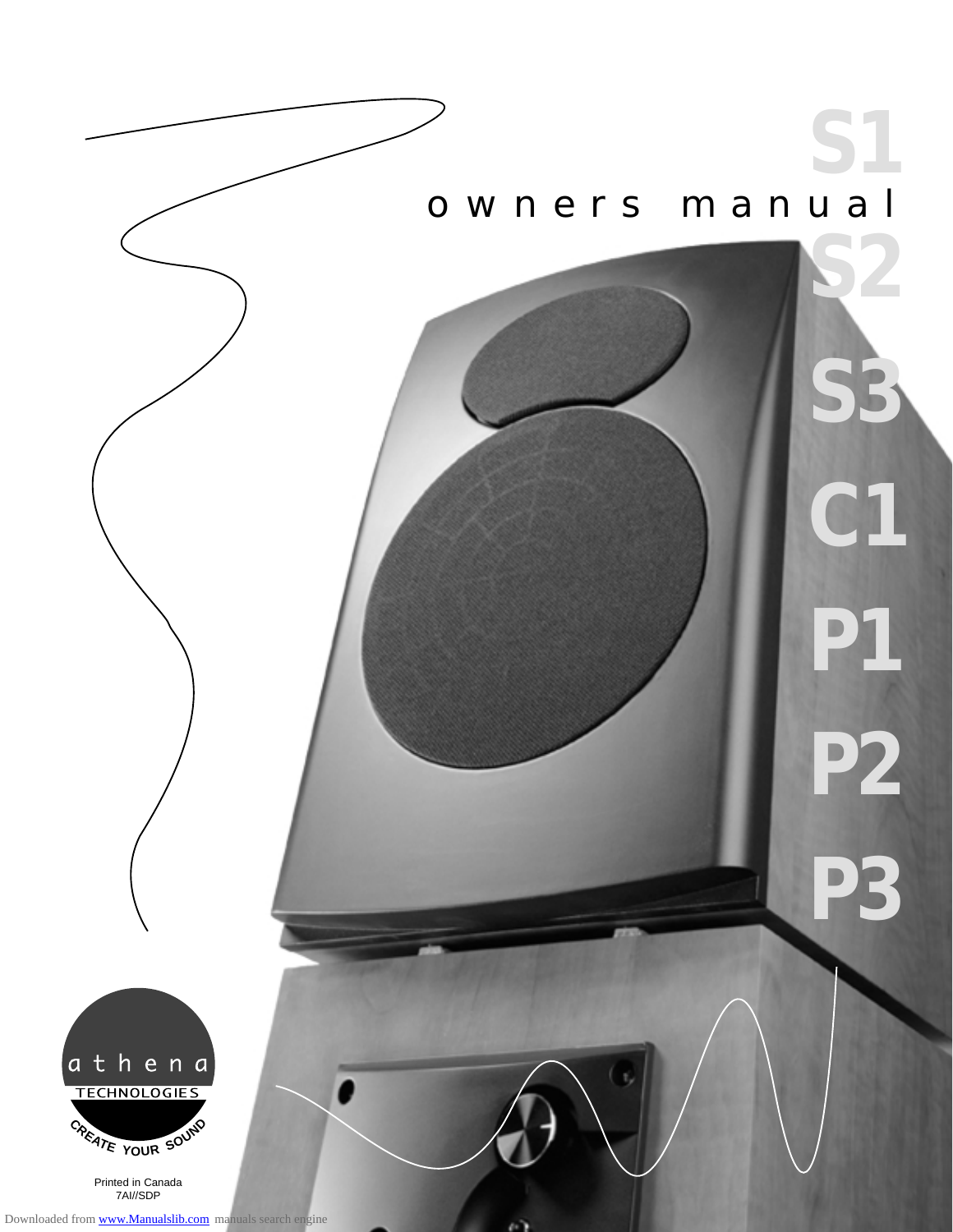



### **• WARNING**

To reduce the risk of fire or electric shock, do not expose this product to rain or moisture.

### **• IMPORTANT SAFETY INSTRUCTIONS - READ CAREFULLY !**

Read Instructions: All safety and operating instructions should be read before the product is operated.

Retain instructions: Safety and operating instructions should be retained for future reference.

Heed Warnings: All warnings on the product & operation instructions should be adhered to.

Follow Instructions: All operating and use instructions should be followed.

Cleaning: Unplug the product from the wall before cleaning. Do not use aerosol or liquid cleaners, just a damp cloth.

Attachments: Do not use attachments not recommended by the product manufacturer as they may cause hazards.

Water and moisture: Do not use this product near water.

Ventilation: Openings in the cabinet are provided for ventilation and to ensure reliable operation and protect it from overheating so they must not be blocked or covered by placing the product on a bed, sofa or other similar surface. This product should not be placed in a built-in installation such as a bookcase or rack unless proper ventilation is provided or the manufacturer's instructions have been adhered to.

Power Sources: This product should be operated only from the type of power source indicated on the marking label. If you are not sure of the type of power supply in your home, call your local power company.

Grounding or Polarization: This product may be equipped with a polarized alternating current line plug. This plug will fit the power outlet in only one way as a safety feature. If you are unable to insert the plug, try reversing it. If the plug should still fail to fit, contact your electrician to replace your outlet. Do not defeat the safety purpose of the plug.

Power Cord Protection: Power supply cords should be routed so that they are not likely to be walked on or pinched by items placed upon or against them, paying particular attention to cords at plugs, convenience receptacles and the point where they exit from the product.

Overloading: Do not overload wall outlets or extension cords, as this can result in a risk of electrical shock.

Object and Liquid Entry: Never push objects of any kind into this product through openings as they may touch dangerous voltage points or short out parts that can result in a fire or electrical shock. Never spill liquid of any kind on the product.

Servicing: Do not attempt to service this product yourself as openings or removing covers may expose you to dangerous voltage or other hazards. Refer all servicing to qualified personnel.

Heat: This product should be situated away from heat sources such as radiators, heat registers, stoves, or other appliances (including amplifiers) that produce heat.

Non-Use Periods: The power cord of the product should be unplugged from the outlet when left unused for a long period of time.

Damage Requiring Service: The product should be serviced by qualified

- personnel when:
- A. The power supply cord or the plug has been damaged; or B. Objects have fallen, or liquid has been spilled into the are Objects have fallen, or liquid has been spilled into the appliance; or
- The product has been exposed to rain; or
- D. The appliance does not appear to operate normally or exhibits a marked change in performance; or
- Product has been dropped, or the enclosure damaged.
- F. If the product does not operate normally by following the operating instructions.

Replacement Parts: When replacement parts are required, use replacement parts specified by the manufacturer or have similar characteristics as the original part. Unauthorized substitutions may result in fire, electric shock, or other hazards.

Safety check: Upon completion of any service or repairs to this product, ask the service technician to perform safety checks to determine that the product is in proper operating condition.

*WARNING: The mechanical connection rails on P1 are intended for use with the Athena S1 speaker only. The use of these mechanical connection rails with Athena S2 and S3 speakers creates an unstable, hazardous product which can result in personal injury and or product damage.* 

### **• INTRODUCTION**

Congratulations on your purchase of Athena Technologies® loudspeakers! Proprietary technology and high quality manufacturing will allow you to enjoy the most natural and accurate music reproduction for many years.

The advice offered in this manual is aimed at helping you maximize and maintain peak performance, and therefore, your listening satisfaction. Please take the time to read all of the instructions contained in this manual to make certain your system is properly installed and functioning correctly.

### **• BREAK-IN PERIOD**

We strongly advise that you resist the temptation to play the Athena Technologies® speakers to their full capabilities or experiment with critical placement and listening until they have been properly broken in. This process should last approximately 50 to 100 hours of music playback. This can be easily be done by putting your compact disc player on Repeat mode, while playing a CD with a wide dynamic range at normal listening levels.

### **• THE FOREFRONT OF TECHNOLOGY AND DESIGN**

The Athena Technologies® speakers are unlike any speaker ever produced. They have been designed from the ground up as an expandable line of products. All of the models are timbre matched with each other, which means that you may choose any of the speakers you wish for any of the channels, either front stereo pair, or in home theater as rear or center speakers. The subwoofer models have been designed as true add-ons. The proprietary connection rails on the subwoofer top allow the speaker to be physically connected to the sub below it. This will provide what we refer to as a "Power Tower" The rails have two purposes.

- 1) To attach them physically for security and safety, and
- 2) To make the audio signal connection between the two cabinets. This provides not only a simplified wiring system, but also eliminates the possibility of reversing the phase between the speaker and subwoofer during the hook-up process. For further details, see the connection descriptions and diagrams, later in this manual

### **• ATHENA TECHNOLOGIES® COMPANY BACKGROUND**

Athena Technologies® is the newest division of Audio Products International Corp., known throughout the industry as "API". A Canadian company founded in 1975, The API factory is a modern 165,000 square foot research, development and manufacturing facility located in Toronto, Canada. API is one of the largest speaker manufacturers in the world, distributing products to fifty-five countries worldwide.

A talented research and development team utilizes advanced computer-based design and sophisticated measurement techniques in its ongoing quest for new and better acoustic technologies. This research is based upon the years of pioneering psycho-acoustic research developed in conjunction with the Canadian "National Research Council" (NRC), to create speakers that achieve high performance in typical home listening environments. Extensive research into every aspect of the speaker is analyzed and evaluated before the design stage begins, a concept that we refer to as a holistic design approach. This method guarantees that the finest components and materials are made and tested with sophisticated manufacturing and quality control techniques to ensure exceptional performance that is superior to speakers costing several times their price.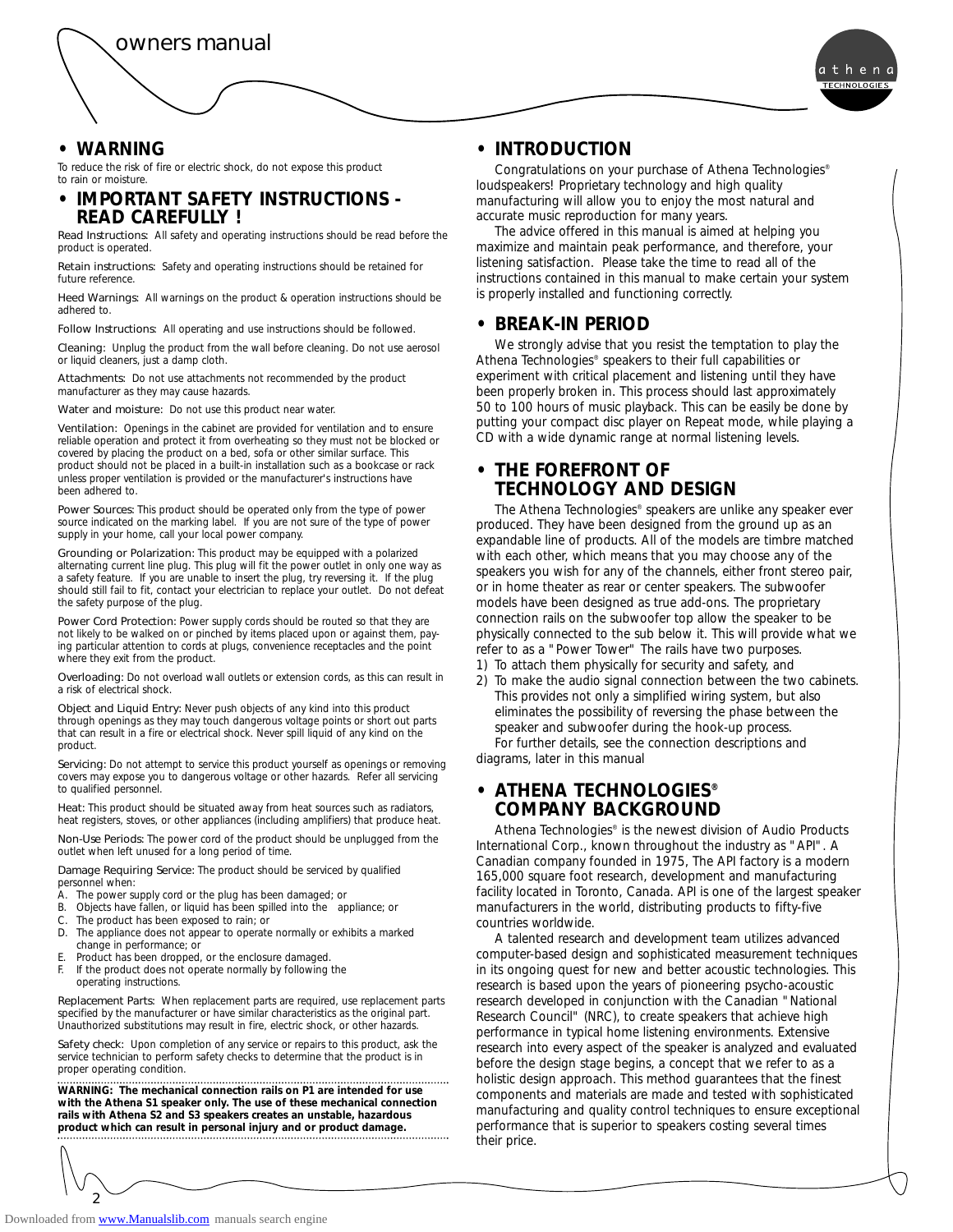

### **• ROOM ACOUSTICS**

The Athena Technologies® speakers can provide great sonic performance in virtually any environment if proper placement is respected in a good listening environment. Factors such as placement of furniture, room dimensions, and wall construction materials all play roles in the final sound reproduction. Therefore, both acoustic and aesthetic factors must be considered, but since aesthetics are personal and vary greatly, some basic guidelines should help determining optimum placement for sonic performance.

The music we hear is a combination of direct (on axis) and reflected (off axis) sound. The direct sound arrives at your ears directly from the source while the reflected sound arrives after bouncing off room surfaces. The on and off axis performance is affected by the various surfaces in the room. Various surfaces reflect sound differently so a balance of soft and hard furniture, as well as floor or wall hangings are ideal. Too much soft material, like sofas and carpeting, can deaden sound reproduction. Conversely, hard furniture and floors can produce a harsh, brighter sound. Reflective surfaces have individual sound absorption characteristics so it is important that the left and right reflective walls have the same, or very similar, reflective qualities. For example, a tapestry or curtain on wall will absorb more frequencies than a plain painted surface.

The distance the speakers are placed from room boundaries can affect the amount of bass. Placement closer to corners generates more bass output, farther away from corners will generate less bass. Rooms with different height, width and length are preferable for best bass performance. If possible, place the speakers so they are firing along the longest wall in order to fill the room most efficiently with music. In other words, if the room is 10-feet (3m) wide and 20-feet (6m) deep, place them along the 10-foot (3m) wall. There will be less wall reflection and therefore a more natural sound.

### **• SPEAKER PLACEMENT**

#### **Stereo front speaker pair**

For best stereo imaging, the left and right speakers should be the same distance from their respective side walls. If the distance from one speaker to the listener is very different from the other it can affect the soundstage or stereo imaging. Therefore, the ideal position is having the speakers equidistant to the listener.

A general guideline for speaker placement is to set up the space between speaker and listener at approximately 1-1/2 times the distance between the speakers. For example, if the speakers are placed a minimum of 6-feet (1.8m) apart (the absolute minimum), the best seating position would be 9-feet (2.4m) away.

Another guideline is referred to as the rule of thirds. This formula dictates that the room should be divided into thirds, with the speakers placed a third of the way into the room. The listener is positioned in the second third of the room, with the last third of the room behind the listener. This may be impractical or difficult to integrate into some decors, so try to at least respect an adequate distance from side and rear walls. Do not make the side and rear wall distances (from the speaker) similar as it will cause acoustic problems.

#### **Center Channel**

A center channel can be expected to reproduce as much as 60% of a movie's soundtrack, most of which is dialogue. In order to maintain the effect of voices emanating from the actor's mouth, the C1 should be centrally located between the left and right main channels and placed above or below the television. Be sure that the C1's front baffle is flush with the front face of the television or cabinet to maximize dispersion.

#### **Surround speakers**

The chosen Athena Technologies® products to be used as the surround speakers can be positioned in a variety of locations. The most popular places used for surround speaker placement are side wall, and rear wall.

Side walls: To maximize the ambient field for side wall mounting, position the speakers adjacent to and slightly behind the primary listening area at a height of approximately 6 feet.

Rear walls: To maximize the ambient field for rear wall mounting, position the speakers so they flank the main listening area. They should be raised to a height of approximately 6 feet and should ideally have a space of 6 feet between them.

#### **Optional**

Stand mount: Place the stand mounted speakers slightly behind and on each side of the main listening area. They can be anywhere from 1-6 feet behind or to the side of the main listening area.

If you have followed these guidelines, then there should be speakers surrounding your listening area, which will result in the encompassing surround sound feeling.

These are basic guidelines and can be tailored to suit the décor of your room. Following these guidelines will help to provide a sense of spaciousness and ambience for all music and surround sound formats.

### **• SUBWOOFER PLACEMENT**

#### **Using the Athena Technologies Subwoofers with Athena Technologies® speakers**

One of the main goals of the Athena Technologies® series was to eliminate the problems that commonly arise with subwoofer placement. The large, bulky box appearance normally associated with subwoofers is difficult to integrate into a room without negatively influencing the décor. The Athena Technologies® series subwoofers were designed in a slim, upright fashion to serve as a speaker stand and docking base for the Athena Technologies® series speakers, transforming them into powered speakers that acoustically blend better than subwoofer satellite systems.

#### **How to Dock an Athena Technologies® Speaker to an Athena Technologies® Subwoofer**

Determine the ideal location for the speakers. Place the subwoofer in this location. Then, remove the two long rubber strips on the bottom, front of the speaker that cover the metal tracks. Remove the plastic cover on the top of the subwoofer, to expose the docking tracks. Lift up the speaker to the subwoofer's height, starting from the back of the subwoofer and line up the tracks. Slide the speaker forward on to the subwoofer, ensuring that both tracks are connected together. Stop movement when the speaker will not slide any further forward. The rear of both cabinets should be flush with each other. Your speakers are now securely attached.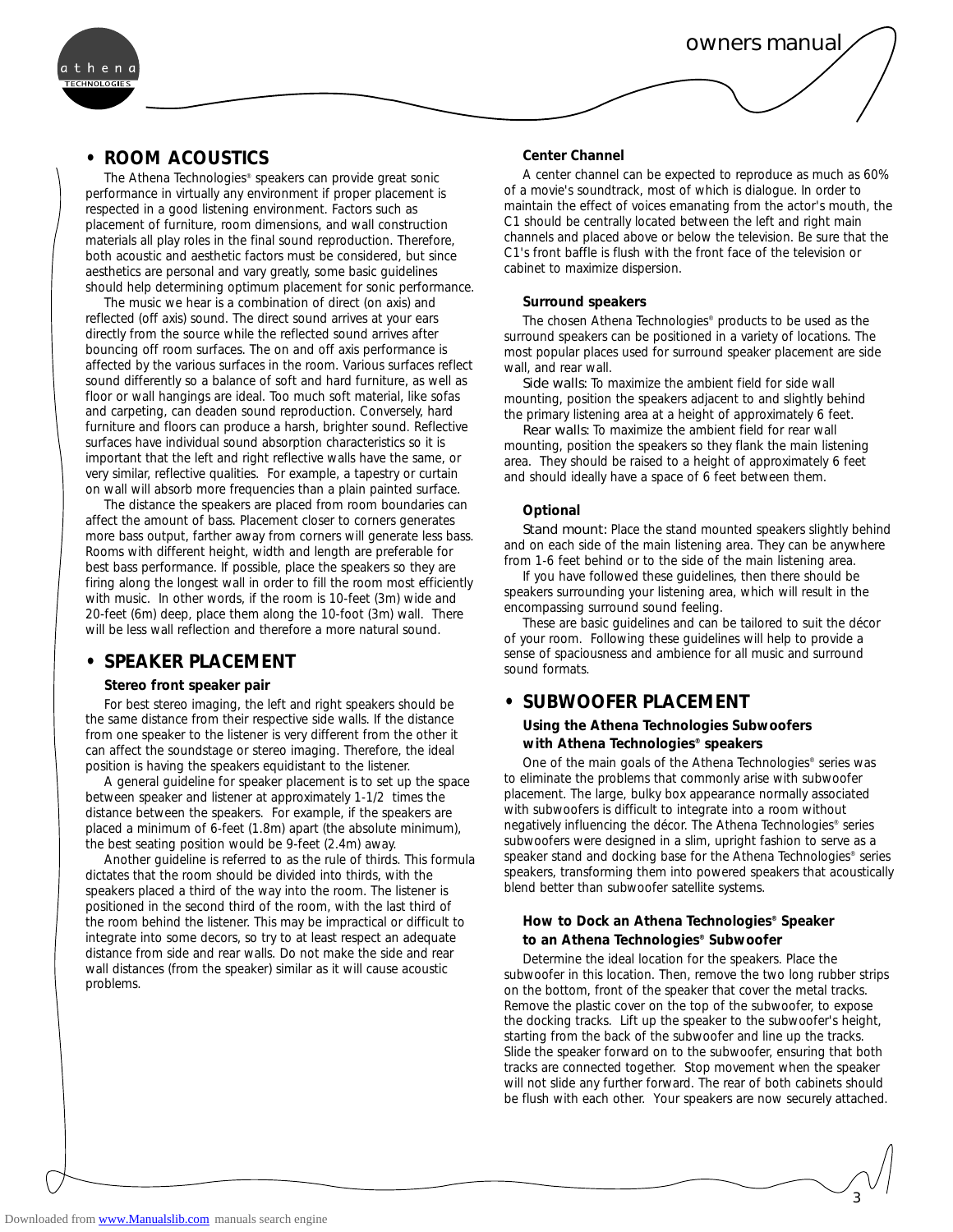

Now continue on to the connection section, and be sure to read the "Subwoofer Controls" section to adjust the controls correctly for use with your chosen speaker model.

*NOTE: Do not dispose of the plastic cover from the subwoofer top. It can be used on the subwoofer's front to cover the operational controls if you wish. It attaches like a speaker grille into the four recessed holes on the amplifier module.* 

#### **Subwoofer placement when used as a stand alone subwoofer**

The Athena Technologies® subwoofer can be placed virtually anywhere in your listening room without significantly affecting the stereo image of your main speakers. However, interactions between any subwoofer and a room's acoustic properties will have some impact on the overall bass performance. Reading this section will help you find a placement for the subwoofer in your room, which will yield the best bass performance.

Start off by placing the subwoofer near a corner, which will produce maximum bass output, but may result in a "boomy" bass reproduction. Move the subwoofer away from the corner in stages to find the position that yields maximum bass output without "boominess".

An effective method of determining the ideal subwoofer location is to place the subwoofer in your preferred listening position. Then, slowly walk the boundaries of the room until you've determined the spot where bass is at it's fullest. Switch positions between yourself and the subwoofer and the ideal location has been located.

It is important to leave at least 4 inches (10cm) of clearance space between the subwoofer and walls or room furnishings.

### **• SUBWOOFER AND SPEAKER CONNECTIONS**

*CAUTION: On the subwoofer, do not use both low level (RCA) and high level (Speaker type connections) methods simultaneously. Turn off all power in your stereo system before proceeding with the installation of the subwoofer.Not doing so could result could result in shorting from the speakers leads and potential damage to the amplifier.* 

#### **High Level connecting the Subwoofer and Speakers**

On the rear of your Athena Technologies® subwoofer are two pairs of red and black binding posts for both left and right channel. One set is marked "Sub In" and one set is marked "Spkr Out", with each pair designated as left or right. Each post is color-coded black/red. These terminals will accept up to 16-gauge quality speaker wire.

Connect the system one channel at a time, and start your process at the Receiver. Connect from the "Speaker Output" on the Receiver to the "Sub In" on the subwoofer, being careful to correctly match positive and negative, as well as left and right connections.

A) If you have a pair of Athena Technologies® subwoofers and speakers, and they are docked as per earlier instructions, connect the speaker cable from the Receiver to the "Left Sub-In" on the subwoofer on **both** left and right speakers. As long as each speaker is docked correctly to the subwoofer, and the connection strap between the upper and lower connectors on the subwoofer are in place, then the speaker will receive the audio signal, eliminating the need to connect any cables directly to the speaker

B) If you have *one* Athena Technologies® subwoofer and a *pair* of Athena Technologies® speakers, and one of the speakers is docked to one of the subwoofers, then perform the following steps:

*NOTE: The following example assumes the left speaker has the subwoofer docked to it. This is our recommendation as it is easier to understand. If however you wish to dock the subwoofer to the right speaker, you must reverse the below connections as far as left and right are concerned.*

1) Connect the left channel speaker wire from the Receiver to the "Left Sub In" on the subwoofer. As long as the gold connection strap is in place between the upper and lower connectors, then the speaker will receive the correct audio signal.

2) Connect the right channel speaker wire from the Receiver to the "Right Sub In" on the subwoofer. Then connect another speaker cable from "Right Spkr Out" on the subwoofer, to the right channel loudspeaker.

If you inadvertently reverse one of the connections (i.e, red to black), you will notice a severe lack of bass from your speakers. This is called wiring the system "Out of Phase". If this occurs, check the wiring and re-connect as necessary.

#### **High Level Connecting the Speakers**

If you have only the speakers, and not the matching powered subwoofer, simply connect the speaker cables from the Receiver to the connectors on the back of the speaker as follows.

Connect the speaker wire from the positive (RED +) terminal on the amp to the positive (RED+) terminal on the speaker. Connect the negative (BLACK-) terminal on the amplifier to the negative (BLACK-) terminal on the speaker.

### **• A NOTE ABOUT SPEAKER WIRE**

Contrary to popular belief, not all speaker wire is the same. The speaker wire is the only contact the speaker has with the amplifier. If thin, low quality cable, such as "lamp cord" is used, then the overall sound quality will suffer. This is true, particularly in lengths of 10 feet or more, so we strongly recommend the use of high quality speaker cable to obtain the best performance from your speakers.

### **• SUBWOOFER INPUT**

Using the low level RCA subwoofer output of a receiver, processor, or crossover.

This connection is used when you are using an Athena Technologies® subwoofer separately. Or if you wish to use the pre-amp signals from your Receiver or Processor as opposed to the high-level connection method described above.

Connect a single RCA to RCA interconnect cable to the "subwoofer output" jack from your receiver or processor to the RCA "subwoofer input" on the rear panel of the subwoofer.

In this case, the main speakers must be connected directly to the receiver as described above in the "High Level Connecting the Speakers" section.

Please read the "Subwoofer Controls" section to ensure all the controls are set-up correctly for this purpose.

### **• SUBWOOFER CONTROLS**

#### **"Bass Level" Control**

This rotary control adjusts the output level of your Athena Technologies® subwoofer and should be used to balance the level of the subwoofer with that of your main speakers.

Downloaded from [www.Manualslib.com](http://www.manualslib.com/) manuals search engine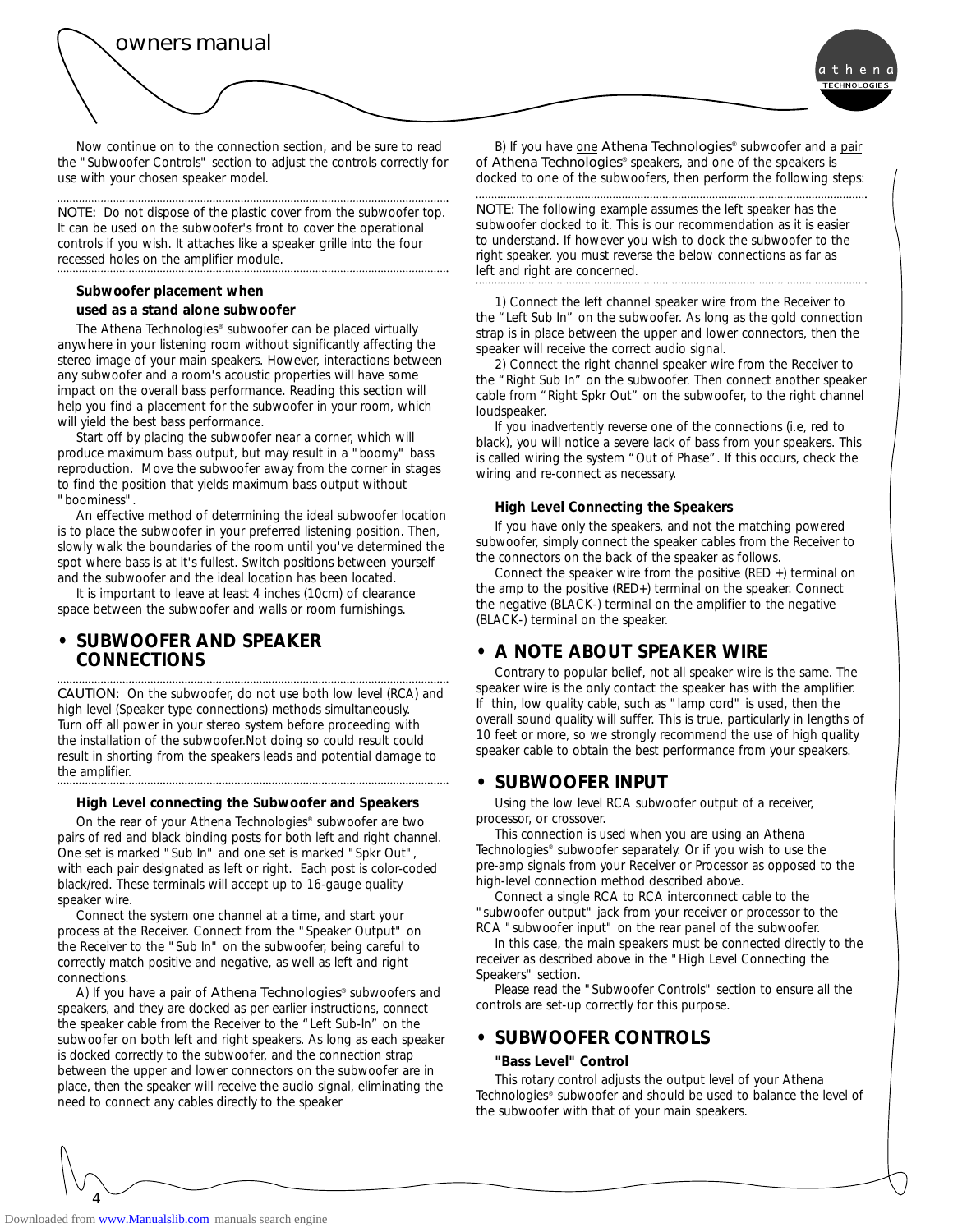

#### **"Bass Range" Control**

This rotary control adjusts the high frequency roll-off of the subwoofer. Continuously variable from 50Hz to 150Hz, it is used to precisely match the subwoofer bass reproduction with that of your main speakers.

#### **• MODE SWITCH**

#### **(Models P2 and P3)**

The P2, and P3 subwoofers are equipped with 2 preset equalization settings designed for the S2 and S3 speakers. The switch has 3 positions in total. These settings create a perfect blend between the subwoofer and the main speaker. Either of these two settings will bypass the Bass Range and Blend controls of the sub because they are no longer needed, but use of the Bass Level control is still possible. The following chart explains how to set the switch and under what circumstance.

| S <sub>2</sub> Position: | Used when you combine with a S2 speaker      |  |  |
|--------------------------|----------------------------------------------|--|--|
| S <sub>3</sub> Position: | Used when you combine with a S3 speaker      |  |  |
| <b>SUB Position:</b>     | Used when you combine with a S1, C1,         |  |  |
|                          | another brand of loudspeaker, or when used   |  |  |
|                          | as a separate subwoofer independently of the |  |  |
|                          | main speakers.                               |  |  |

Set the mode switch to the proper speaker setting to match the speaker you own. If you use the S1 or C1 speakers with the P2 or P3 subwoofers, you must use the "SUB" position, and manually adjust the Bass Range, Bass Level, and Blend controls until you are satisfied with the results, just like a typical powered subwoofer.

*HINT: The Bass Range is the most important control, as it determines the "blending" of the speaker with the powered subwoofer.*  

### **• MODE SWITCH**

#### **(Model P1)**

The P1 subwoofer offers a two position switch. One setting for blending with the S1 or C1, and the other for separate subwoofer use. Please adhere to the following chart.

S1/C1 Position: For use with either the S1, or C1 speaker SUB Position: For use with any other loudspeaker, or when used as a separate subwoofer independently of the main speakers.

#### **Blend Control**

This 2 position switch allows perfect phase matching of the subwoofer with that of your main speakers. With a choice of 0 or 180 degrees, it compensates for the mid-bass acoustic effects of different speaker locations and listening room effects. Use of this control is only permitted when the "MODE" Switch is in the "Sub" Position, and should only be used when the bass frequencies seem lacking.

*HINT: Have someone adjust the switch while you sit in your listening position. Its difficult to hear any changes when standing directly beside the subwoofer.*

### **• SET UP CALIBRATION**

#### **(When the Mode is in 'Sub' position only)**

For best results when setting up your system, assume your normal listening position and, if possible, have another person perform the following adjustments.

- Set the Bass Level Control to its Zero position. Set the Bass Range Control to 50Hz. Set the loudness and bass controls on your preamplifier or processor to their "flat" positions.
- 2. Play a familiar piece of music or video soundtrack that has substantial bass content.
- 3. Gradually turn the Bass Level Control clockwise until you achieve a neutral balance between the subwoofer's deep bass output and your main speakers.
- 4. Slowly turn the Bass Range Control clockwise to reach the best mid-bass with your main speakers. This will be the point at which bass retains solid impact and fullness. If the bass is too boomy or ill defined, you have gone too far and should turn the control counterclockwise to the best balance point. If the sound is too thin, then turn the control clockwise to the best balance point.

The Bass Level Control is designed to adjust the balance between your subwoofer and main speakers and should not be used as a substitute for the bass and loudness controls on your amplifier or receiver. Adjust the subwoofer's levels for the smoothest low frequency performance.

#### **• AMPLIFIER REQUIREMENTS**

The Athena Technologies® Speaker series was designed to be extremely efficient and therefore very undemanding of the connected amplifier. The entire series is designed to be 8ohm compatible with an average efficiency of 93db. They can be played at high listening levels with average power and are capable of handling the high power output of large amplifiers.

Most amplifiers with a power rating of 20-100 watts per channel will efficiently drive Athena Technologies<sup>®</sup> speakers. If more than one pair of speakers are being used on the same amplifier channel, check with the amplifier manufacturer to confirm that the amplifier can handle loads under 8 ohms.

*WARNING: If an amplifier is over-driven, the resulting distortion is actually many times greater than its rated power. Over-driven amplifier distortion is called "Clipping", easily identified by its fuzzy, distorted sound, and can damage any speaker. The volume control of most amplifiers and receivers is a logarithmic type, which means that full power may be reached with the volume control set at as little as the halfway point. Operating the loudness, treble, or bass controls increases power output well beyond rated levels. The warranty on your speakers is therefore void if the voice coils are burned or damaged as a result of overpowering or clipping.*

#### **Cabinet Care**

Great care and craftsmanship have gone into the construction and finish of the cabinet. Periodically use a soft, dry cloth to remove dust or fingerprints. Do not use paper towel or other abrasive materials as it may damage the finish.

*NOTE: Please retain the carton and packing material for the Athena Technologies® speakers to protect it in the event of a move or if it ever has to be shipped to a service center for repair. Product received damaged by a service center that has been shipped by the end user in other than the original packaging will be repaired, refurbished and properly packaged for return shipment at the end user's expense.*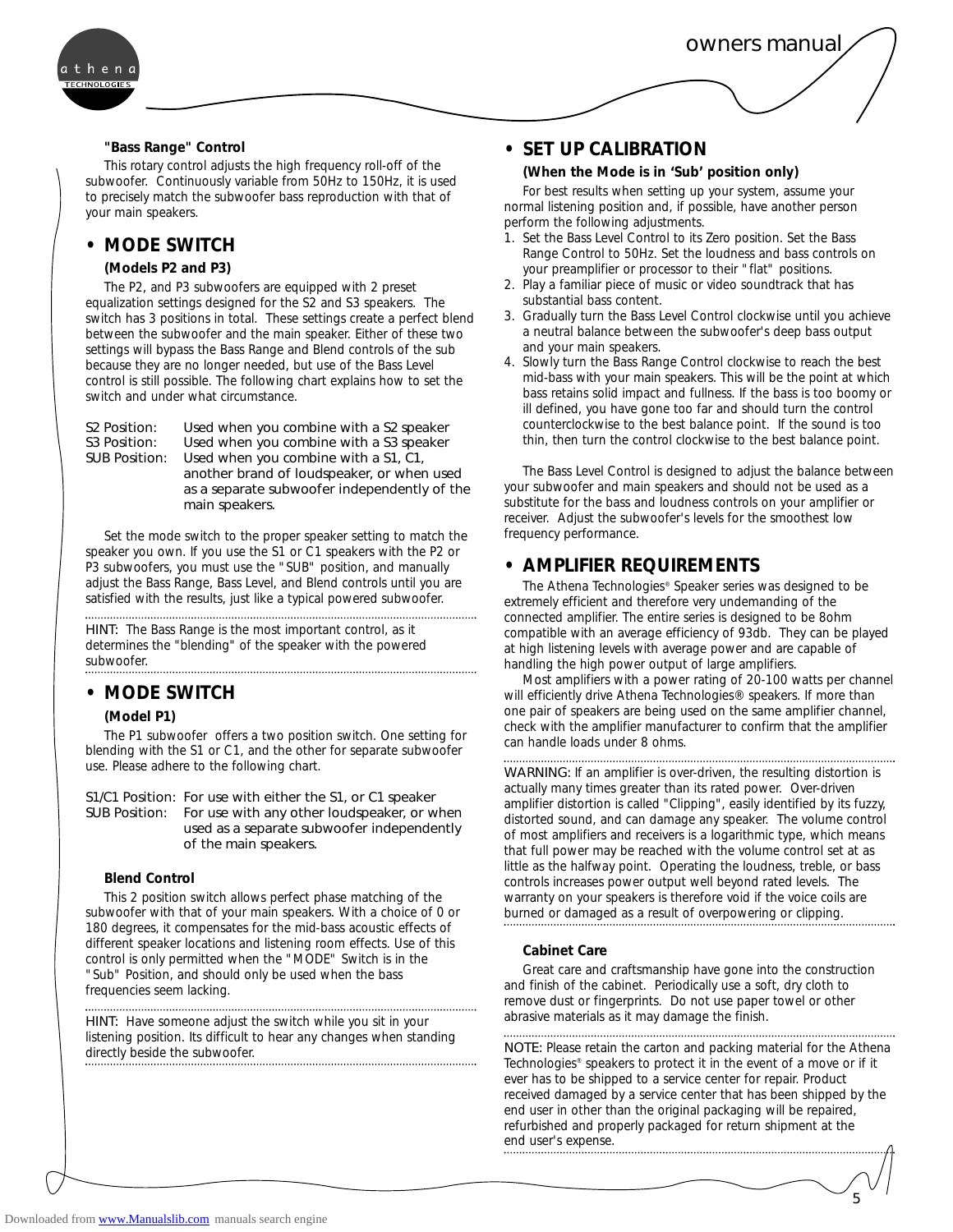



#### **• MISE EN GARDE**

Pour réduire le risque d'incendie ou de décharge électrique, évitez d'exposer ce produit à la pluie ou à l'humidité.

### **• IMPORTANTES CONSIGNES DE SÉCURITÉ – LISEZ-LES ATTENTIVEMENT !**

Lire les instructions : Il est fortement recommandé de lire toutes les directives de sécurité et d'utilisation avant de faire fonctionner l'appareil.

Conserver les instructions : Conserver les consignes de sécurité et les directives d'utilisation pour consultation ultérieure.

Observer les mises en garde : Observer toutes les mises en garde apposées sur l'appareil et contenues dans les directives d'utilisation.

Suivre les instructions : Se conformer à toutes les instructions d'installation et d'utilisation.

Nettoyage : Débrancher le cordon d'alimentation avant de nettoyer l'appareil. Ne jamais utiliser de nettoyants liquides ou en aérosol. Nettoyer avec un chiffon sec et propre.

Accessoires : Afin de prévenir les dommages, n'utiliser que les accessoires recommandés par le fabricant

Eau et humidité : Ne pas utiliser l'appareil près d'une source d'eau ou d'humidité.

Aération : Ne pas obstruer ou recouvrir les ouvertures de l'appareil - elles assurent son aération et son bon fonctionnement en plus de le protéger contre la surchauffe. Ne pas placer l'enceinte sur un lit, un canapé ou une surface similaire, ni l'intégrer à un meuble où il serait confiné (bibliothèque ou étagère) à moins qu'une aération adéquate soit assurée ou que les instructions du fabricant soient respectées.

Alimentation : Ne brancher l'appareil que sur une source d'alimentation conforme au type indiqué sur l'étiquette de marquage. En cas de doute sur le type d'alimentation utilisé chez vous, consulter votre fournisseur d'électricité.

Mise à la terre ou polarisation : Le cordon d'alimentation est peut-être muni d'une fiche polarisée à courant alternatif. Une telle fiche ne peut être introduite dans la prise que dans un seul sens - il s'agit là d'un dispositif de sécurité. Si la fiche ne peut être insérée à fond, l'inverser et essayer à nouveau. Si cela ne règle pas le problème, communiquer avec un électricien pour faire remplacer la prise. Ne jamais modifier le dispositif de

#### sécurité de la fiche

Protection du cordon d'alimentation : Placer les cordons d'alimentation de façon que personne ne les écrase en marchant ou qu'ils ne soient pas comprimés par des objets. Porter une attention particulière à leurs points de jonction : fiche, prise de courant et sortie de l'appareil.

Surcharge : Pour prévenir le risque de décharge électrique, ne pas surcharger les prises de courant ou les cordons de rallonge.

Objets étrangers et déversement de liquide : Ne jamais insérer d'objet d'aucune sorte par les ouvertures de l'appareil ; l'objet pourrait toucher un point de forte tension ou créer un court-circuit susceptible de provoquer un incendie ou une décharge électrique. Éviter tout déversement de liquide sur l'appareil.

Réparation : Ne pas tenter de réparer l'appareil soi-même ; ouvrir l'appareil ou en retirer le couvercle peut vous exposer à une forte tension électrique ou à d'autres dangers. Confier toute réparation à un technicien qualifié.

Sources de chaleur : Ne pas placer l'appareil à proximité d'un radiateur, d'un compteur électrique, d'une cuisinière ou de tout autre appareil produisant de la chaleur (y compris un amplificateur).

Période de non-utilisation : Si l'appareil n'est pas utilisé pendant une longue période, débrancher le cordon d'alimentation.

Dommages nécessitant une réparation par un technicien qualifié :

A. La fiche ou le cordon d'alimentation de l'appareil est endommagé.

B. Des objets sont tombés sur l'appareil, ou il a subi un déversement de liquide.

C. L'appareil a été exposé à la pluie.

D. L'appareil ne semble pas fonctionner normalement, ou son rendement s'est modifié brusquement.

E. L'appareil a été échappé, ou son coffret endommagé.

F. Malgré la conformité aux directives d'utilisation, l'appareil ne fonctionne pas normalement.

Pièces de rechange : Se procurer les composantes indiquées par le fabricant ou qui possèdent des caractéristiques analogues aux pièces d'origine. Les produits de remplacement non approuvés peuvent entraîner un incendie, une décharge électrique ou d'autres accidents.

Vérification de sécurité : Après tout service d'entretien ou toute réparation, demander au technicien de faire des essais pour vérifier que l'appareil fonctionne correctement.

*Mise en garde : Les glissières de fixation du modèle P1 sont conçues exclusivement pour le montage d'un haut-parleur Athena S1. Les utiliser avec une enceinte Athena S2 ou S3 résulterait en une installation peu stable, pouvant entraîner une blessure ou l'endommagement de l'appareil.*

### **• AVANT-PROPOS**

Nous vous félicitons d'avoir choisi les enceintes acoustiques Athena Technologies® ! La technologie exclusive à Athena Technologies® et la haute qualité de ses procédés de fabrication vous permettront de tirer plaisir, de longues années durant, d'une restitution musicale aussi naturelle que précise.

Les conseils donnés dans ce manuel vous aideront à obtenir et à maintenir un rendement optimal et, par conséquent, une entière satisfaction. Veuillez donc lire attentivement toutes les instructions pour vous assurer que vos enceintes sont installées de manière appropriée et qu'elles fonctionnent correctement.

#### **• PÉRIODE DE RODAGE**

Nous vous recommandons fortement de résister à la tentation de faire fonctionner immédiatement les enceintes Athena Technologies® à leur pleine puissance. Essayez divers positionnements et faites des essais d'écoute jusqu'à ce que les enceintes soient judicieusement placées et bien rodées. Le processus est tout simple : mettez votre lecteur de disques compacts en mode répétition et faites jouer un CD avec une dynamique étendue et à un niveau d'écoute moyen, durant une période de 50 à 100 heures environ.

### **• TECHNOLOGIE ET CONCEPTION D'AVANT-GARDE**

Les enceintes Athena Technologies® sont tout à fait uniques sur le marché. Elles ont été conçues pour se combiner en une gamme évolutive de produits entièrement compatibles. Chaque modèle étant harmonisé avec les autres, vous pouvez utiliser l'appareil de votre choix pour le canal de votre choix, qu'il s'agisse d'une paire d'enceintes pour canal avant ou, dans le cas du cinéma maison, des canaux arrière ou centre. Les enceintes d'extrêmes-graves constituent un complément véritablement avantageux - elles sont en effet munies d'un dispositif à glissières exclusif permettant d'y superposer une autre enceinte. C'est ce que nous appelons une « Colonne de puissance ». Les glissières répondent à deux objectifs :

- 1) assujettir solidement les enceintes, en toute sécurité;
- 2) réaliser la connexion audio des deux enceintes, ce qui permet non seulement de simplifier le câblage mais aussi d'éviter une éventuelle inversion de phase entre les deux enceintes à l'étape des raccordements.

Pour des explications plus détaillées, consultez les descriptions et les diagrammes de raccordement, plus loin dans ce manuel.

### **• ATHENA TECHNOLOGIES® : UN BREF HISTORIQUE**

Athena Technologies® est la toute nouvelle division de Audio Products International Corp., société bien connue dans l'industrie sous l'acronyme « API ». Entreprise canadienne fondée en 1975, API poursuit des activités de recherche, de développement et de production dans des installations modernes de 165 000 pi2 situées à Toronto (Canada). API figure parmi les plus grands fabricants d'enceintes acoustiques au monde, et ses produits sont distribués dans cinquante-cinq pays actuellement.

Toujours en quête de technologies acoustiques supérieures et novatrices, la talentueuse équipe de recherche-développement d'API dispose d'instruments métrologiques perfectionnés et d'outils évolués de conception assistée par ordinateur. Ses travaux s'appuient sur des années de recherche de pointe en psycho-acoustique, conjointement avec le Conseil national de recherches du Canada (CNRC), en vue de concevoir des enceintes à haut rendement dans l'environnement d'écoute résidentiel type. Chaque aspect de l'enceinte fait l'objet d'une analyse et d'une évaluation poussées avant même le début de la conception, une approche que nous qualifions d'holistique. Cette méthode assure que les matériaux et les composants de premier choix sont fabriqués et mis à l'essai au moyen de techniques avancées de fabrication et de contrôle de la qualité. Aussi, n'est-il pas étonnant que leur performance soit nettement supérieure à celle d'enceintes vendues à des prix beaucoup plus élevés.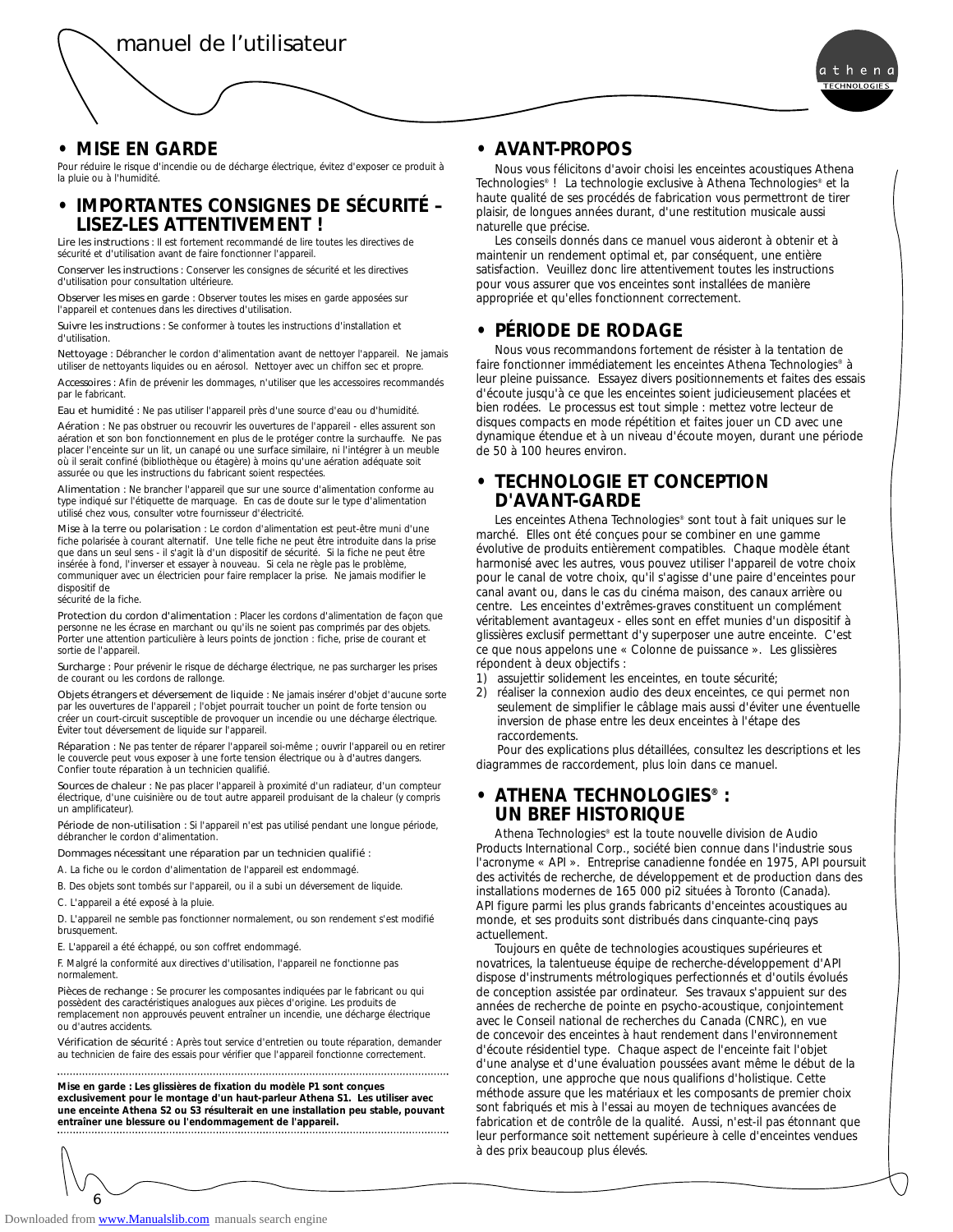



### **• ACOUSTIQUE DE LA PIÈCE**

Les enceintes Athena Technologies® offrent un excellent rendu sonore pratiquement n'importe où, à condition d'être placées judicieusement dans un bon environnement acoustique. L'emplacement des meubles, les dimensions de la pièce et les matériaux des murs influencent tous la qualité de la reproduction audio. Vous devez donc tenir compte à la fois des aspects acoustiques et des facteurs esthétiques, mais puisque ces derniers sont aussi variables que les goûts personnels, les indications générales ci-dessous se limiteront au positionnement approprié des enceintes pour un rendement sonore optimal.

La musique est une combinaison de sons directs (dans l'axe) et réfléchis (hors l'axe). Un son direct arrive à l'oreille en ligne droite à partir de la source d'émission, tandis qu'un son réfléchi rebondit d'abord sur les surfaces de la pièce - celles-ci modifient les rendus sonores dans l'axe ou hors l'axe. Comme des surfaces différentes réfléchissent le son différemment, l'idéal est de faire l'équilibre entre matériaux durs et revêtements souples, tant pour le mobilier et le plancher que pour la décoration murale. Une surabondance de matériaux souples (tapis et canapés) peut avoir pour effet d'étouffer le son. À l'inverse, la prépondérance de meubles et de planchers en dur donnera un rendu plus contrasté, et peut-être strident. Les surfaces réfléchissantes possèdent des caractéristiques d'absorption acoustique distinctes ; il est donc important que les murs réfléchissants de droite et de gauche aient des propriétés identiques, ou du moins similaires. Par exemple, une tapisserie ou un rideau absorbera une plus grande quantité d'énergie acoustique qu'une simple surface peinte.

La distance entre les enceintes et les limites de la pièce peut affecter le rendu dans le grave. Plus les enceintes se trouvent près des coins, plus la puissance de sortie des graves s'affirme ; mais plus elles s'en éloignent, moins la restitution des graves est fidèle. Une pièce dont la hauteur, la largeur et la longueur sont différentes relève le rendement dans les basses fréquences. Dans la mesure du possible, placez les enceintes de manière qu'elles rayonnent le long du mur le plus long en vue de mieux « remplir » la pièce de musique. En d'autres termes, si la pièce mesure 3 m (10 pi) de largeur sur 6 m (20 pi) de longueur, placez les enceintes contre le mur de 3 m. Il y aura ainsi moins de réflexion sur le mur et, par conséquent, la sonorité sera plus naturelle.

## **• POSITIONNEMENT DES ENCEINTES**

#### **Paire d'enceintes pour canal avant**

Pour obtenir la meilleure image stéréo, placez les enceintes de droite et de gauche à égale distance des murs latéraux. Par ailleurs, un écart important entre l'espace séparant la position d'écoute et chacune des enceintes pourrait déformer le paysage sonore et l'image stéréo. En conséquence, nous recommandons de positionner les enceintes à une distance équivalente de la position d'écoute.

En règle générale, la distance entre les enceintes et la position d'écoute devrait être de 1,5 fois la distance entre les enceintes elles-mêmes. Par exemple, si les enceintes sont à 1,8 m (6 pi) l'une de l'autre (distance minimale absolue), la meilleure position d'écoute serait à 2,4 m (9 pi) de chacune d'elles.

Une autre indication à suivre est la règle dite des tiers. Selon cette formule, la pièce d'écoute doit être divisée en trois : les enceintes sont placées à la limite avant du premier tiers, la position d'écoute se trouve dans le deuxième tiers et l'espace derrière l'auditeur constitue le troisième tiers de la pièce. Cette disposition peut s'avérer impossible ou peu pratique dans plusieurs intérieurs, mais tentez au moins de respecter une distance adéquate par rapport aux murs latéraux et arrière. Assurez-vous que l'enceinte n'est pas à égale distance des murs latéraux et du mur arrière - cela causerait des problèmes d'acoustique.

#### **Canal centre**

En général, près de 60 % de la bande son des films - surtout les dialogues - transitent par le canal centre. Pour maintenir l'illusion que les voix proviennent de la bouche des comédiens, l'enceinte C1 devrait être placée à égale distance des canaux principaux de droite et de gauche, au-dessus ou au-dessous du téléviseur. Alignez le baffle avant de l'enceinte C1 avec l'écran du téléviseur ou de la console, pour optimiser le rayonnement.

#### **Enceintes ambiophoniques**

Les produits Athena Technologies® choisis comme enceintes ambiophoniques peuvent être disposés à différents endroits dans la pièce d'écoute - les murs latéraux et arrière sont toutefois les plus courants.

Murs latéraux : Afin d'étendre au maximum le champ ambiophonique, placez les enceintes de chaque côté et légèrement en retrait de la principale position d'écoute, à une hauteur d'environ 1,8 m (6 pi).

Mur arrière : Pour maximiser le champ ambiophonique, orientez les enceintes vers la position d'écoute principale, mais pas trop directement. Elles devraient être à une hauteur d'environ 1,8 m (6 pi) et, idéalement, à une distance de 1,8 m (6 pi) l'une de l'autre.

#### **FACULTATIF**

Montage sur support : Les enceintes, sur leur support, devraient être placées légèrement en retrait et de chaque côté de la principale position d'écoute, dans un rayon pouvant varier de 0,3 m à 1,8 m (de 1 à 6 pi) derrière ou sur les côtés.

Si vous avez suivi ces indications, les enceintes devraient entourer l'aire d'écoute, créant ainsi un environnement sonore enveloppant (ambiophonique).

Ces règles générales peuvent être adaptées à l'agencement de la pièce ; elles vous aideront toutefois à créer un ample champ sonore ainsi qu'une ambiance se prêtant à tous les genres musicaux et à tous les formats d'encodage ambiophonique.

### **• POSITIONNEMENT**

#### **Combiné des enceintes d'extrêmes-graves et des haut-parleurs Athena Technologies®**

De toutes les idées entourant la gamme de produits Athena Technologies®, l'une des plus importantes visait à éliminer les problèmes que posent habituellement les enceintes d'extrêmes-graves. Il est en effet difficile d'éviter la discordance dans un décor lorsqu'on veut y intégrer des éléments aussi massifs et, souvent, encombrants. Les enceintes d'extrêmes-graves Athena Technologies® répondent au contraire à un concept de volumes verticaux, élancés, dans l'optique qu'elles servent de support et de zone de raccordement aux autres enceintes de la gamme Athena Technologies® : un tel ensemble offre plus de puissance et une meilleure harmonisation acoustique que les enceintes d'extrêmes-graves utilisées séparément.

#### **Comment relier une enceinte d'extrêmes-graves et un haut-parleur Athena Technologies®**

Une fois déterminé l'emplacement idéal pour les enceintes, placez-y l'enceinte d'extrêmes-graves. Retirez ensuite du haut-parleur les deux longues bandes de caoutchouc qui recouvrent ses glissières (à la base et sur la face avant). Enlevez le revêtement de plastique du dessus de l'enceinte d'extrêmes-graves, pour dégager ses glissières de montage. Soulevez le haut-parleur à la hauteur et du côté arrière de l'enceinte d'extrêmes-graves, de façon que leurs glissières respectives soient alignées. Ramenez le haut-parleur vers l'avant sur l'enceinte d'extrêmesgraves en vous assurant que les glissières s'emboîtent bien, et jusqu'à ce que le haut-parleur ne puisse coulisser plus loin vers l'avant. Les faces arrière des deux coffrets devraient alors affleurer. Vos enceintes sont maintenant solidement arrimées l'une à l'autre.

Vous pouvez passer à l'étape du raccordement. Il est important de lire d'abord la section « Commandes des extrêmes-graves », pour vous assurer d'un réglage approprié au modèle d'enceinte que vous avez choisi.

*NOTA : Conservez le revêtement de plastique du dessus de l'enceinte d'extrêmes-graves. Vous pourriez l'utiliser pour couvrir les boutons situés sur le devant, au besoin. Ce revêtement se fixe comme tout autre panneau d'enceinte ordinaire, dans les quatre trous en retrait sur le module amplificateur.*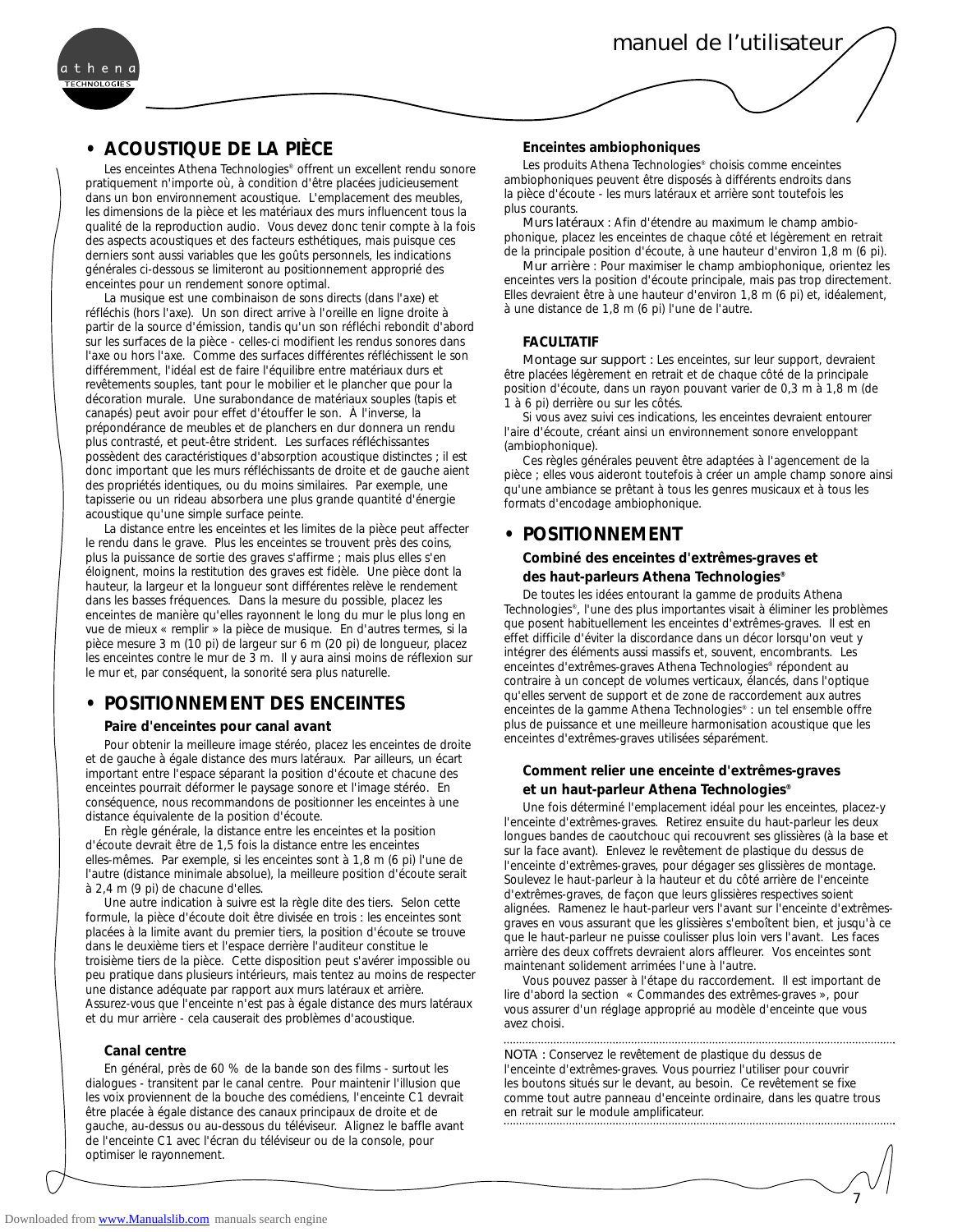

#### **Positionnement d'une enceinte d'extrêmes-graves autonome**

L'enceinte d'extrêmes-graves Athena Technologies® peut être placée presque n'importe où dans une pièce sans porter atteinte à l'image stéréo des enceintes principales de la chaîne audio. Toutefois, les interactions entre une enceinte d'extrêmes-graves et les propriétés acoustiques de la pièce peuvent affecter le rendu global dans les graves. Il est recommandé de lire la section ci-après pour déterminer l'emplacement de l'enceinte susceptible d'offrir la meilleure réponse dans les graves.

Commencez par placer l'enceinte dans un coin, ce qui optimise le dynamisme du rendu dans les graves mais risque toutefois de produire un son quelque peu « caverneux ». Éloignez alors progressivement l'enceinte du coin jusqu'à ce que l'effet de tonneau ait disparu.

Une bonne façon de déterminer l'emplacement idéal de l'enceinte consiste à la placer à votre position normale d'écoute, puis à marcher le long des murs de la pièce jusqu'à ce que vous ayez repéré l'endroit où le rendu dans le grave semble le plus riche. Vous n'avez plus qu'à placer l'enceinte à cet endroit.

Il est important de laisser un espace libre d'au moins 10 cm (4 po) entre l'enceinte et tout mur ou mobilier.

### **• RACCORDEMENT DES ENCEINTES D'EXTRÊMES-GRAVES ET DES HAUT-PARLEURS**

*MISE EN GARDE : Sur l'enceinte des extrêmes-graves, ne pas utiliser simultanément les modes Niveau bas (RCA) et Niveau haut (raccordement standard). Couper le contact sur tous les appareils de la chaîne avant de raccorder l'enceinte des extrêmes-graves. Si vous ne prenez pas cette précaution, vous risquez d'endommager l'amplificateur ou les bandes de court-circuit de l'enceinte.*

#### **Raccordement de Niveau haut - ensemble d'enceintes**

Sur le panneau arrière de l'enceinte des extrêmes-graves Athena Technologies® se trouvent deux paires de bornes rouges et deux paires de bornes noires, tant pour le canal gauche que le canal droit. Une paire est identifiée pour l'entrée (« Sub In »), tandis que l'autre sert à la sortie du signal (« Spkr Out »), et chacune est désignée pour le canal gauche ou droit. Chaque paire est codée en couleur - rouge/noir. Ces bornes acceptent un fil de calibre aussi gros que 16.

Faites les connexions un canal à la fois, à partir du récepteur, c'est-à-dire de la borne de sortie du récepteur (Speaker Output) vers la borne d'entrée de l'enceinte d'extrêmes-graves (Sub In). Veillez toujours à la correspondance des bornes (positives ou négatives) et du côté (gauche ou droit) des connexions.

A) Si vous disposez d'une paire d'enceintes d'extrêmes-graves et d'enceintes principales Athena et qu'elles sont reliées de la manière décrite précédemment, connectez le câble de raccordement du récepteur à la prise d'entrée de gauche « Left Sub-In » de l'enceinte d'extrêmes-graves et aux enceintes principales gauche et droite. Dans la mesure où chaque enceinte est correctement reliée à celle d'extrêmes-graves et que la plaquette de raccordement entre les connecteurs du haut et du bas sur l'élément d'extrêmes-graves est en place, l'enceinte recevra le signal audio, éliminant ainsi la nécessité de connecter des câbles directement à l'enceinte. Lisez attentivement la section « Commandes de l'enceinte d'extrêmes-graves » en vue d'assurer que tous les réglages sont appropriés à cette fin.

B) Si vous disposez d'une enceinte d'extrêmes-graves Athena Technologies® et d'une paire d'enceintes principales Athena et que l'une de celles-ci est reliée à l'enceinte d'extrêmes-graves, procédez comme suit :

*NOTA : Dans l'exemple ci-dessous, l'enceinte principale gauche est reliée à l'enceinte d'extrêmes-graves. Nous recommandons ce raccordement parce qu'il est plus facile à comprendre. Toutefois, si vous désirez y relier l'enceinte principale du canal droit, vous devez inverser les connexions des côtés gauche et droit.*

1) Connectez le fil de raccordement de l'enceinte de canal gauche du récepteur à la prise « Left Sub In » de l'enceinte d'extrêmes-graves. Tant que la plaquette de raccordement plaquée or relie les connecteurs du haut et du bas, l'enceinte recevra le signal audio approprié.

2) Connectez le fil de raccordement de l'enceinte de canal droit du récepteur à la prise « Right Sub In » de l'enceinte d'extrêmes-graves. Connectez ensuite un autre câble pour relier la sortie « Right Spkr Out » de l'enceinte d'extrêmes-graves et l'enceinte principale du canal droit.

Si, par inadvertance, vous inversiez une connexion (ex. : de rouge à noir), vous remarqueriez une forte baisse de puissance dans les graves. Cela s'appelle un raccordement déphasé. En pareil cas, vérifiez le câblage et refaites au besoin les connexions.

#### **Raccordement de Niveau haut enceintes principales seulement**

Pour une enceinte individuelle, non relié à une enceinte d'extrêmesgraves correspondante, il s'agit simplement, en partant du récepteur, de raccorder les câbles aux connecteurs situés sur la face arrière des enceintes. Voici comment :

Connectez le fil entre la borne positive (+/rouge) de l'amplificateur et la borne positive (+/rouge) de l'enceinte. Reliez ensuite la borne négative (-/noire) de l'amplificateur à la borne correspondante (-/noire) de l'enceinte.

### **• À PROPOS DU CÂBLAGE…**

Contrairement à la croyance populaire, tous les câbles de hautparleur ne sont pas identiques. Le câble de haut-parleur est le seul lien de communication entre une enceinte et l'amplificateur. S'il est fin et de piètre qualité, comme celui que l'on appelle le « fil de lampe », toute la qualité sonore s'en ressentira. Cela est particulièrement vrai des fils de plus de 3 m (10 pi). Nous vous recommandons donc fortement d'utiliser un câble de haute qualité pour tirer le maximum de vos enceintes.

### **• PRISE D'ENTRÉE DES EXTRÊMES-GRAVES**

Utilisation des prises de sortie RCA - niveau bas des extrêmes-graves d'un récepteur, d'un processeur ou d'un filtre d'aiguillage.

Ce type de connexion est approprié dans le cas d'une enceinte d'extrêmes-graves Athena Technologies® autonome, ou lorsque vous préférez utiliser le signal provenant du préamplificateur de votre récepteur ou de votre processeur plutôt que de suivre la méthode de raccordement de Niveau haut décrite ci-dessus.

Au moyen d'un câble de raccordement RCA - RCA simple, reliez la prise de sortie des extrêmes-graves (Subwoofer Output) de votre récepteur ou processeur à la prise d'entrée RCA (Subwoofer Input) sur le panneau arrière de l'enceinte des extrêmes-graves.

Dans ce cas-ci, les enceintes principales doivent être raccordées directement au récepteur, de la manière décrite à la section

« Raccordement de Niveau haut - enceintes principales seulement ». Consultez la section « Commandes des extrêmes-graves » pour vous assurer que ces commandes sont réglées correctement.

### **• COMMANDES DES EXTRÊMES-GRAVES**

#### **Commande de niveau des graves (Bass Level - BL)**

Ce bouton rotatif permet de régler le niveau de sortie de votre enceinte d'extrêmes-graves Athena Technologies® ; il sert à équilibrer le niveau des extrêmes-graves et celui des enceintes principales.

#### **Commande du filtre passe-bas (Bass Range - LPF)**

Ce bouton rotatif fixe la fréquence plafond de coupure de l'enceinte d'extrêmes-graves (entre 50 Hz et 150 Hz), permettant d'harmoniser la reproduction des sous-graves et des enceintes principales.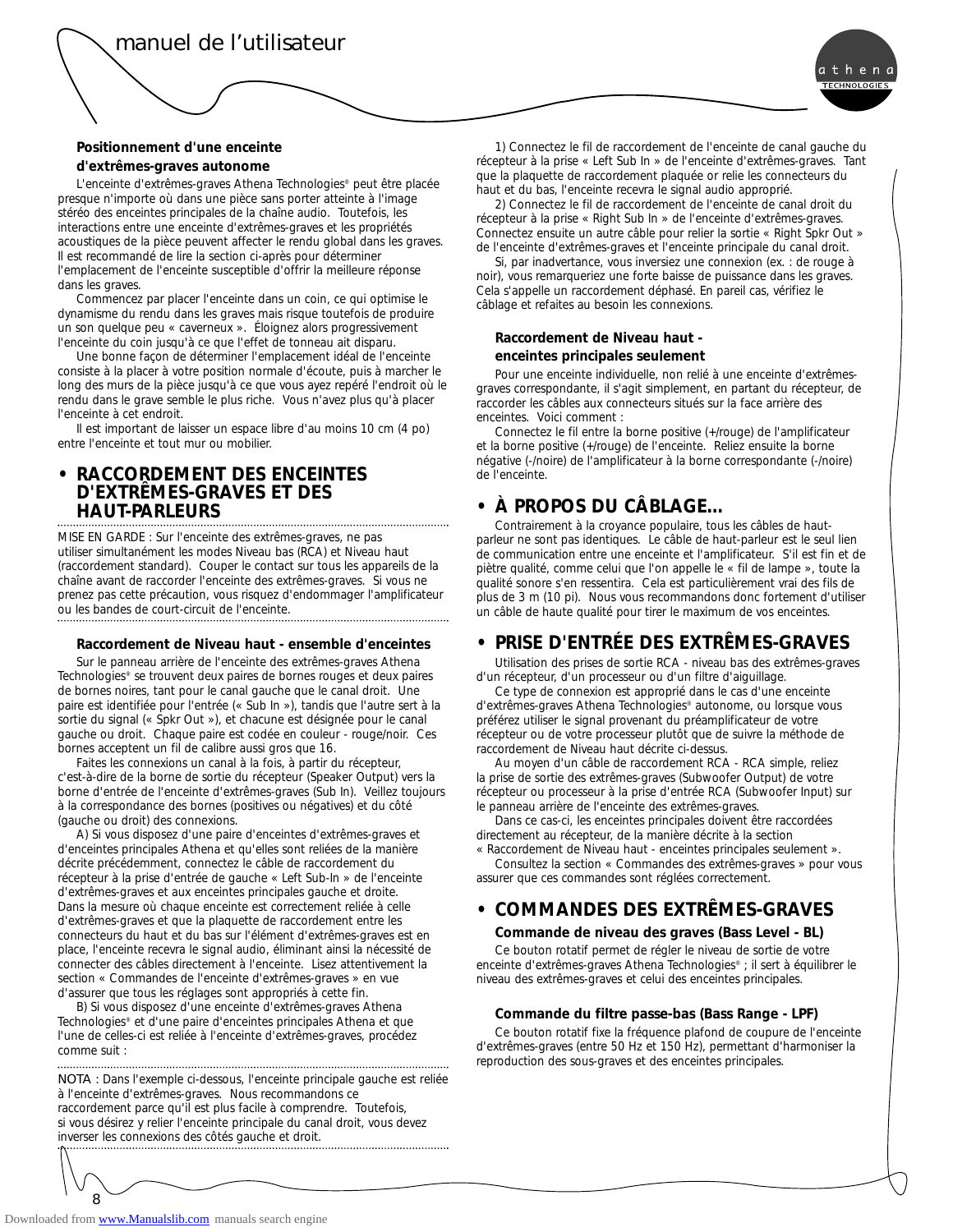

### **• SÉLECTEUR DE MODE**

#### **Modèles P2 et P3**

Les enceintes d'extrêmes-graves P2 et P3 offrent le choix de 2 courbes d'égalisation en fonction des haut-parleurs de modèle S2 et S3, créant un équilibre parfait entre les extrêmes-graves et les enceintes principales. Le tableau ci-dessous indique laquelle des trois positions du sélecteur de mode choisir, et en quelles circonstances. Chacun de ces réglages se substitue aux commandes de filtre passe-bas et de mise en phase (blend) des extrêmes-graves, qui ne sont donc plus utiles. La commande de niveau des graves est quant à elle toujours opérante.

- Position S2 : si raccordement avec le modèle S2
- Position S3 : si raccordement avec le modèle S3

Position SUB : si raccordement avec les modèles S1 ou C1 ou une enceinte d'une autre marque, ou pour l'utilisation d'une enceinte d'extrêmes-graves autonome (non reliée aux enceintes principales)

Sur l'enceinte d'extrêmes-graves, sélectionnez la position appropriée à votre haut-parleur. Dans le cas des modèles S1 ou C1 combinés avec les enceintes d'extrêmes-graves P2 ou P3, mettez le sélecteur à la position « SUB », puis réglez manuellement les commandes de filtre passe-bas, de niveau des graves et de mise en phase (blend) jusqu'à ce que vous soyez satisfait du résultat - comme vous le feriez pour une enceinte ordinaire.

*NOTA : La commande du filtre passe-bas est la plus importante puisqu'elle détermine " l'équilibrage " entre les extrêmes-graves et l'autre enceinte.* 

### **• SÉLECTEUR DE MODE - MODÈLE P1**

Le modèle d'extrêmes-graves P1 est muni d'un sélecteur à deux positions : l'une pour la mise en phase avec une enceinte S1 ou C1, l'autre pour l'utilisation d'une enceinte d'extrêmes-graves autonome. Veuillez vous conformer aux indications suivantes :

Position S1/C1 : Avec une enceinte S1 ou C1

Position SUB : Avec n'importe quelle enceinte ou pour l'utilisation d'une enceinte d'extrêmes-graves autonome (non reliée aux enceintes principales)

#### **Commande de mise en phase (blend)**

Ce commutateur à 2 positions permet une harmonisation de phase parfaite entre les extrêmes-graves et les enceintes principales. Grâce à une plage allant de 0 à 180 degrés, elle peut compenser les effets acoustiques des médiums-graves résultant de l'aménagement de la pièce d'écoute ou des différents emplacements des enceintes. La commande de mise en phase n'est opérante que si le sélecteur de mode est à la position " SUB " ; vous devriez l'utiliser seulement lorsque le rendu dans les basses fréquences est insatisfaisant.

*UN CONSEIL : Demandez à une autre personne de régler la commande pendant que vous êtes assis à votre place d'écoute habituelle. Il est difficile de distinguer les variations si l'on se tient debout à côté de l'enceinte des extrêmes-graves.* 

### **• RÉGLAGE DE LA CALIBRATION**

#### **(Avec sélecteur de mode à la position « Sub »)**

Pour de meilleurs résultats lors de l'installation, installez-vous à votre position normale d'écoute et demandez à une autre personne de faire les réglages suivants.

1. Mettre la commande de volume de l'enceinte d'extrêmes-graves au niveau zéro, et la commande du filtre passe-bas à 50 Hz. Régler les commandes de compensation physiologique et de tonalité sur le préamplificateur ou sur le processeur à leur position normale ou médiane.

*manuel de l'utilisateur*

- 2. Faire la lecture d'un CD, d'un microsillon ou de la piste sonore d'un film comportant passablement de sons graves.
- 3. Tourner progressivement la commande de volume de l'enceinte dans le sens horaire jusqu'à ce qu'il y ait un équilibre neutre entre les extrêmes-graves et le signal des autres enceintes.
- 4. Tourner lentement la commande du filtre passe-bas dans le sens horaire, de manière à obtenir la meilleure harmonisation possible avec les médiums-graves rendus par les autres enceintes (ou jusqu'à ce que vous obteniez des graves lourds et pleins). Si les médiumsgraves sont trop caverneux ou mal définis, ramener la commande dans le sens anti-horaire jusqu'au point d'équilibre recherché. Si le rendu sonore est trop « mince », tourner la commande dans le sens horaire jusqu'à l'atteinte du point d'équilibre optimal.

La commande de volume de l'enceinte est conçue pour régler l'équilibre entre l'enceinte d'extrêmes-graves et les autres enceintes de la chaîne ; elle ne devrait donc pas être utilisée en lieu et place des commandes de tonalité ou de compensation physiologique de l'amplificateur ou du récepteur. Réglez le volume des extrêmes-graves de manière à obtenir la réponse en basse fréquence la plus harmonieuse possible.

### **• AMPLIFICATEURS RECOMMANDÉS**

De par leur extrême efficacité, les enceintes Athena Technologies® s'avèrent très peu exigeantes à l'égard de l'amplificateur auquel elles sont reliées. Toute la gamme affiche une impédance de 8 ohms avec un niveau de pression acoustique moyen de 93 dB. Les enceintes permettent une écoute à volume élevé sous une puissance moyenne et elles admettent une puissance élevée de la part de gros amplificateurs.

La plupart des amplificateurs dont la puissance nominale va de 20 à 100 watts par canal sont en mesure d'exciter les enceintes Athena Technologies®. Dans le cas où plus d'une paire d'enceintes serait utilisée sur un même canal, vérifier auprès du fabricant si son amplificateur accepte des charges de moins de 8 ohms.

*AVERTISSEMENT : Lorsqu'un amplificateur est surchargé, la distorsion résultante est en fait plusieurs fois plus élevée que sa puissance . Cette distorsion, appelée écrêtage, est facilement identifiable par le son flou et distordu produit, et peut irrémédiablement endommager un haut-parleur. La commande de volume sur la grande majorité des amplificateurs et récepteurs est de type logarithmique, ce qui signifie que la puissance maximale peut être atteinte même lorsque la commande est en position médiane. Les effets combinés du réglage du compensateur physiologique et des commandes de tonalité - graves et aigus - peuvent amener la puissance de sortie bien au-dessus des niveaux nominaux. Aussi, la garantie sur les enceintes sera-t-elle nulle dans l'éventualité où les bobines mobiles seraient brûlées ou endommagées par suite d'une surcharge ou d'un écrêtage.* 

#### **Entretien du coffret**

Toute une somme d'expertise et de soins a présidé à la construction et à la finition des coffrets de vos enceintes. Essuyez-les régulièrement avec un chiffon doux et sec pour éliminer la poussière et les marques de doigt. Évitez les essuie-tout en papier et les produits abrasifs - ils pourraient abîmer le fini.

*NOTA : Conserver le carton et le matériel d'emballage de vos enceintes Athena Technologies® afin de les protéger dans l'éventualité d'un déménagement ou de la nécessité de les expédier à un centre de service à des fins de réparation. Tout appareil endommagé reçu par un centre de service qui aurait été expédié dans un emballage autre que celui d'origine sera réparé, remis en état et convenablement emballé puis réexpédié aux frais de l'utilisateur.*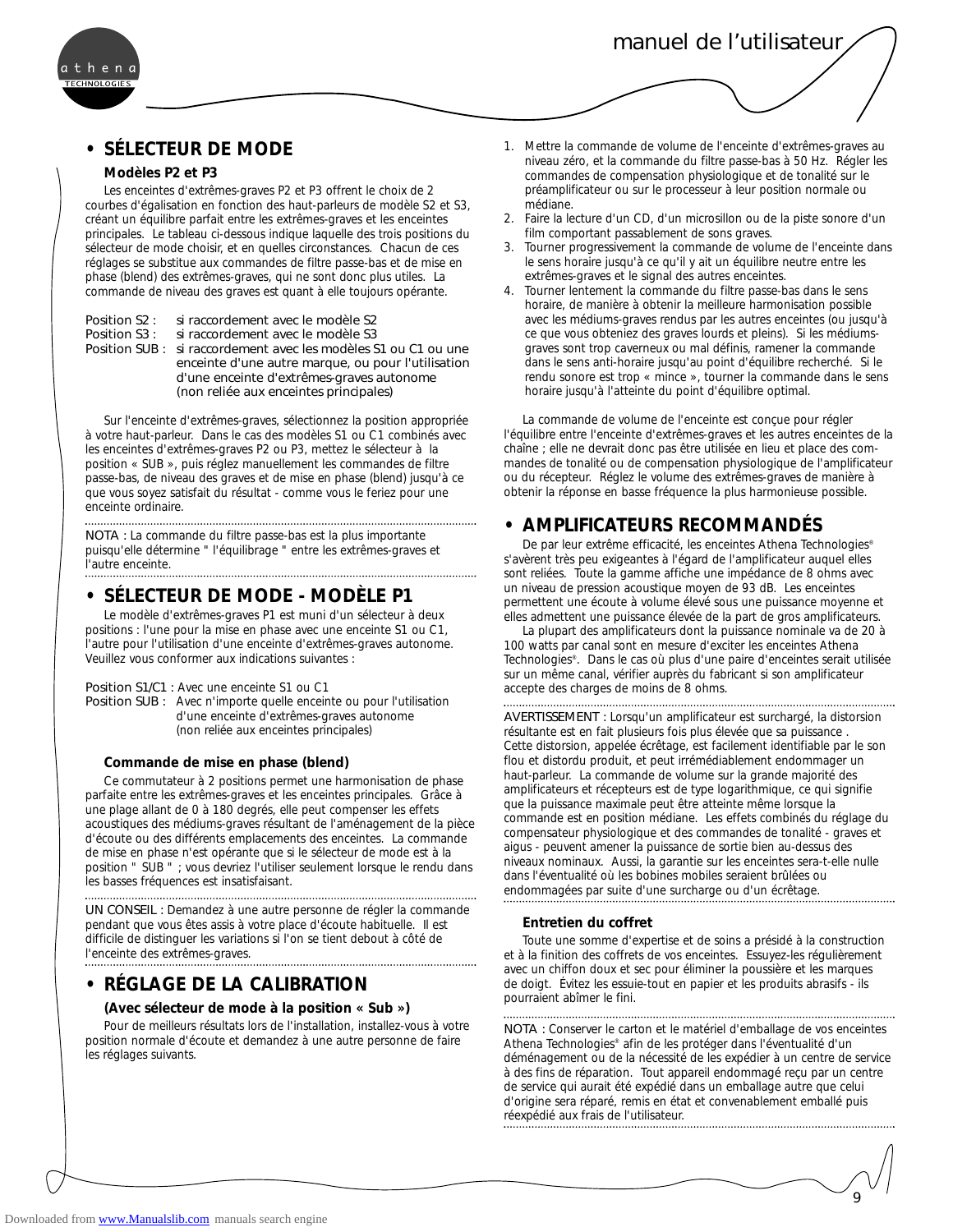

## **Athena Technologies® Speaker Statistics**

| Model                           | S <sub>1</sub>                                                                          | <b>Model</b>           | P <sub>1</sub>                                                                                            |
|---------------------------------|-----------------------------------------------------------------------------------------|------------------------|-----------------------------------------------------------------------------------------------------------|
| Tweeter:                        | 1" Teteron dome -<br>magnetically shielded                                              | Woofer:                | 6 -1/2" High Performance -<br>magnetically shielded                                                       |
| <i>Woofer:</i>                  | 5-1/4" High Performance -                                                               | Amplifier:             | 75 Watt discrete MOSFET                                                                                   |
| Frequency<br>response:<br>Power | magnetically shielded<br>$60$ Hz- $20$ KHz $+3$ db                                      | Controls:              | <b>Bass Level</b><br>Bass Range: from 50Hz-150Hz<br>Blend Switch - 2 position<br>Mode Switch - 2 position |
| handling:                       | 100 watts                                                                               |                        | Auto on/off<br>Anti Clip Circuitry                                                                        |
| Sensitivity:                    | 91db                                                                                    | Frequency<br>Response: | <i>35Hz-150Hz</i>                                                                                         |
| <b>Model</b>                    | S <sub>2</sub>                                                                          |                        |                                                                                                           |
| Tweeter:                        | 1" Teteron dome -<br>magnetically shielded                                              | <b>Model</b>           | P <sub>2</sub>                                                                                            |
| <i>Woofer:</i>                  | 6-1/2" High Performance -<br>magnetically shielded                                      | Woofer:                | 8" High Performance -<br>magnetically shielded                                                            |
| Frequency                       |                                                                                         | Amplifier:             | 100 Watt discrete MOSFET                                                                                  |
| response:<br>Power              | 50Hz-20KHz +-3db                                                                        | Controls:              | <b>Bass Level</b><br>Bass Range: from 50Hz-150Hz<br>Blend Switch - 2 position                             |
| handling:<br>Sensitivity:       | 150 watts<br>93db                                                                       |                        | Mode Switch - 2 position<br>Auto on/off                                                                   |
|                                 |                                                                                         |                        | Anti Clip Circuitry                                                                                       |
| <b>Model</b>                    | S <sub>3</sub>                                                                          | Frequency<br>Response: | 25Hz-150Hz                                                                                                |
| Tweeter:                        | 1" Teteron dome -<br>magnetically shielded                                              |                        |                                                                                                           |
| Midrange:                       | 5-1/4" High performance -                                                               | <b>Model</b>           | P3                                                                                                        |
|                                 | magnetically shielded                                                                   | Woofer:                | 10 " High Performance -<br>magnetically shielded                                                          |
| Woofer:                         | 8 " High Performance                                                                    | Amplifier:             | 150 Watt discrete MOSFET                                                                                  |
| Frequency<br>response:          | 40Hz-20KHz +-3db                                                                        | Controls:              | <b>Bass Level</b><br>Bass Range: from 50Hz-150Hz                                                          |
| Power<br>handling:              | 200 watts                                                                               |                        | Blend Switch - 2 position                                                                                 |
| Sensitivity:                    | 95db                                                                                    |                        | Mode Switch - 3 position<br>Auto on/off<br>Anti Clip Circuitry                                            |
| <b>Model</b>                    | C1                                                                                      | Frequency              |                                                                                                           |
| Tweeter:                        | 1" Teteron dome -<br>magnetically shielded                                              | Response:              | 20Hz-150Hz                                                                                                |
| Woofer:                         | 1-5-1/4" High Performance<br>active - magnetically shielded<br>1-6-1/2 passive radiator |                        |                                                                                                           |
| Frequency<br>response:          | $60$ Hz- $20$ KHz $+3$ db                                                               |                        |                                                                                                           |
| Power<br>handling:              | 100 watts                                                                               |                        |                                                                                                           |
| Sensitivity:                    | 91db                                                                                    |                        |                                                                                                           |
|                                 |                                                                                         |                        |                                                                                                           |